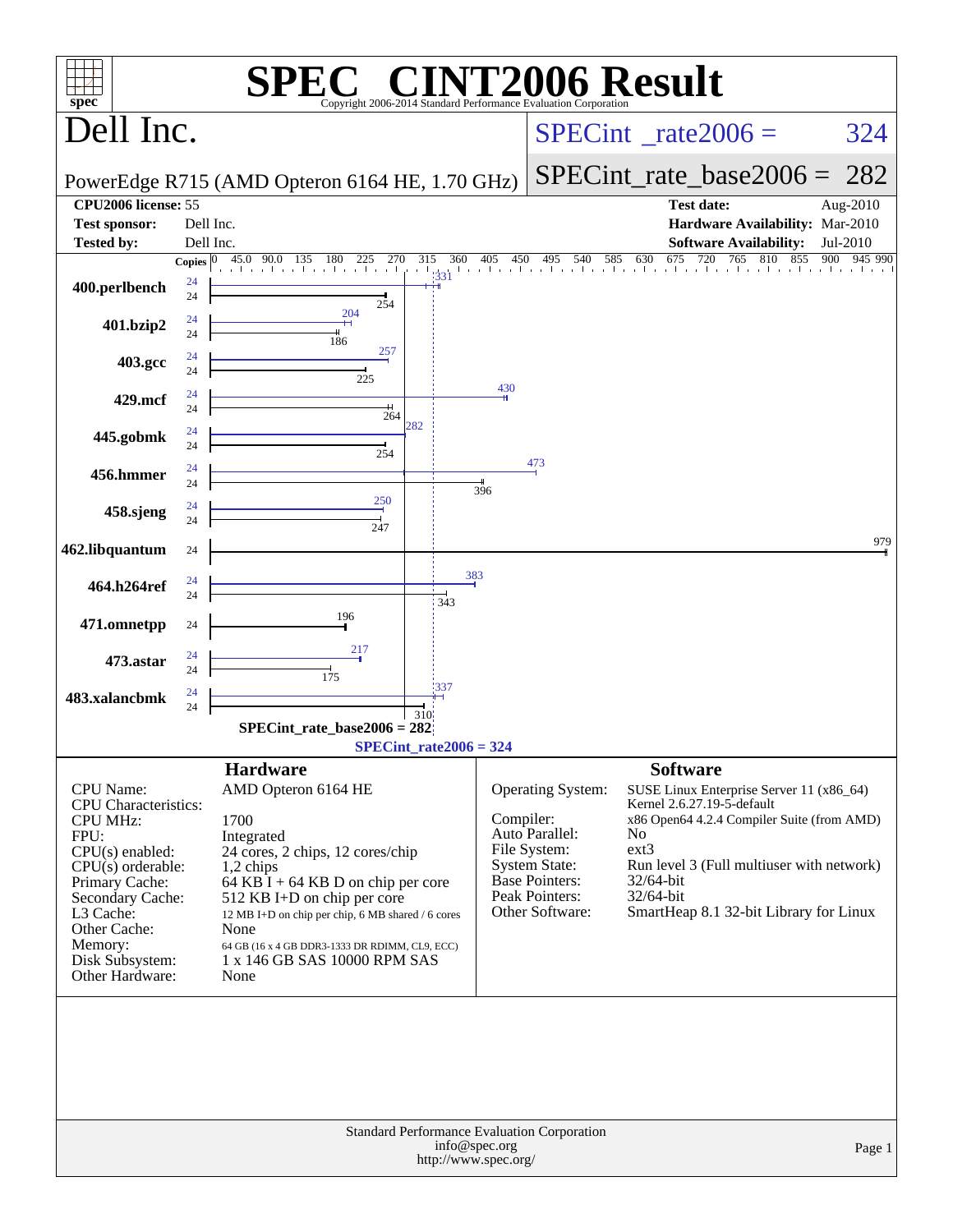

# **[SPEC CINT2006 Result](http://www.spec.org/auto/cpu2006/Docs/result-fields.html#SPECCINT2006Result)**

## Dell Inc.

#### SPECint rate $2006 = 324$

PowerEdge R715 (AMD Opteron 6164 HE, 1.70 GHz)

[SPECint\\_rate\\_base2006 =](http://www.spec.org/auto/cpu2006/Docs/result-fields.html#SPECintratebase2006) 282

**[CPU2006 license:](http://www.spec.org/auto/cpu2006/Docs/result-fields.html#CPU2006license)** 55 **[Test date:](http://www.spec.org/auto/cpu2006/Docs/result-fields.html#Testdate)** Aug-2010

**[Test sponsor:](http://www.spec.org/auto/cpu2006/Docs/result-fields.html#Testsponsor)** Dell Inc. **[Hardware Availability:](http://www.spec.org/auto/cpu2006/Docs/result-fields.html#HardwareAvailability)** Mar-2010 **[Tested by:](http://www.spec.org/auto/cpu2006/Docs/result-fields.html#Testedby)** Dell Inc. **[Software Availability:](http://www.spec.org/auto/cpu2006/Docs/result-fields.html#SoftwareAvailability)** Jul-2010

#### **[Results Table](http://www.spec.org/auto/cpu2006/Docs/result-fields.html#ResultsTable)**

|                    | <b>Base</b>   |                |       |                |            |                                                                                                          |            |               | <b>Peak</b>    |              |                |              |                |              |  |
|--------------------|---------------|----------------|-------|----------------|------------|----------------------------------------------------------------------------------------------------------|------------|---------------|----------------|--------------|----------------|--------------|----------------|--------------|--|
| <b>Benchmark</b>   | <b>Copies</b> | <b>Seconds</b> | Ratio | <b>Seconds</b> | Ratio      | <b>Seconds</b>                                                                                           | Ratio      | <b>Copies</b> | <b>Seconds</b> | <b>Ratio</b> | <b>Seconds</b> | <b>Ratio</b> | <b>Seconds</b> | <b>Ratio</b> |  |
| 400.perlbench      | 24            | 925            | 253   | 919            | 255        | 922                                                                                                      | 254        | 24            | 749            | 313          | 709            | 331          | 705            | 332          |  |
| 401.bzip2          | 24            | 1265           | 183   | 1244           | 186I       | 1245                                                                                                     | <b>186</b> | 24            | 1192           | 194          | 1135           | 204          | 1137           | 204          |  |
| $403.\mathrm{gcc}$ | 24            | 858            | 225   | 855            | 226        | 859                                                                                                      | 225        | 24            | 750            | 258          | 751            | 257          | 751            | 257          |  |
| $429$ .mcf         | 24            | 850            | 258   | 828            | 264        | 830                                                                                                      | 264        | 24            | 508            | 431          | 510            | 430          | 514            | 426          |  |
| $445$ .gobmk       | 24            | 997            | 253   | 992            | 254        | 992                                                                                                      | 254        | 24            | 892            | 282          | 892            | 282          | 891            | 283          |  |
| 456.hmmer          | 24            | 568            | 394   | 566            | <b>396</b> | 565                                                                                                      | 396        | 24            | 474            | 473          | 799            | 280          | 474            | 473          |  |
| $458$ .sjeng       | 24            | 1176           | 247   | 1176           | 247        | 1177                                                                                                     | 247        | 24            | 1160           | 250          | 1161           | 250          | 1162           | 250          |  |
| 462.libquantum     | 24            | 508            | 979   | 508            | 979        | 507                                                                                                      | 981        | 24            | 508            | 979          | 508            | 979          | 507            | 981          |  |
| 464.h264ref        | 24            | 1550           | 343   | 1550           | 343        | 1552                                                                                                     | 342        | 24            | 1387           | 383          | 1384           | 384          | 1386           | <u>383</u>   |  |
| 471.omnetpp        | 24            | 770            | 195   | 763            | 197        | 764                                                                                                      | <b>196</b> | 24            | 770            | 195          | 763            | 197          | 764            | <u>196</u>   |  |
| $473$ . astar      | 24            | 970            | 174   | 964            | 175        | 964                                                                                                      | 175        | 24            | 779            | 216          | 772            | 218          | 777            | 217          |  |
| 483.xalancbmk      | 24            | 535            | 310   | 535            | <b>310</b> | 536                                                                                                      | 309        | 24            | 509            | 325          | 491            | 337          | 491            | 337          |  |
|                    |               |                |       |                |            | Results appear in the order in which they were run. Bold underlined text indicates a median measurement. |            |               |                |              |                |              |                |              |  |

#### **[Submit Notes](http://www.spec.org/auto/cpu2006/Docs/result-fields.html#SubmitNotes)**

The config file option 'submit' was used. 'numactl' was used to bind copies to the cores. See the configuration file for details.

#### **[Operating System Notes](http://www.spec.org/auto/cpu2006/Docs/result-fields.html#OperatingSystemNotes)**

'ulimit -s unlimited' was used to set environment stack size 'ulimit -l 2097152' was used to set environment locked pages in memory limit

Set vm/nr\_hugepages=10800 in /etc/sysctl.conf mount -t hugetlbfs nodev /mnt/hugepages

#### **[General Notes](http://www.spec.org/auto/cpu2006/Docs/result-fields.html#GeneralNotes)**

Environment variables set by runspec before the start of the run: HUGETLB\_LIMIT = "450" LD\_LIBRARY\_PATH = "/cpu2006/amd1002-rate-libs-revC/64:/cpu2006/amd1002-rate-libs-revC/32"

The x86 Open64 Compiler Suite is only available from (and supported by) AMD at <http://developer.amd.com/cpu/open64>

Binaries were compiled on SLES10 SP2 with binutils 2.18

Standard Performance Evaluation Corporation [info@spec.org](mailto:info@spec.org) <http://www.spec.org/>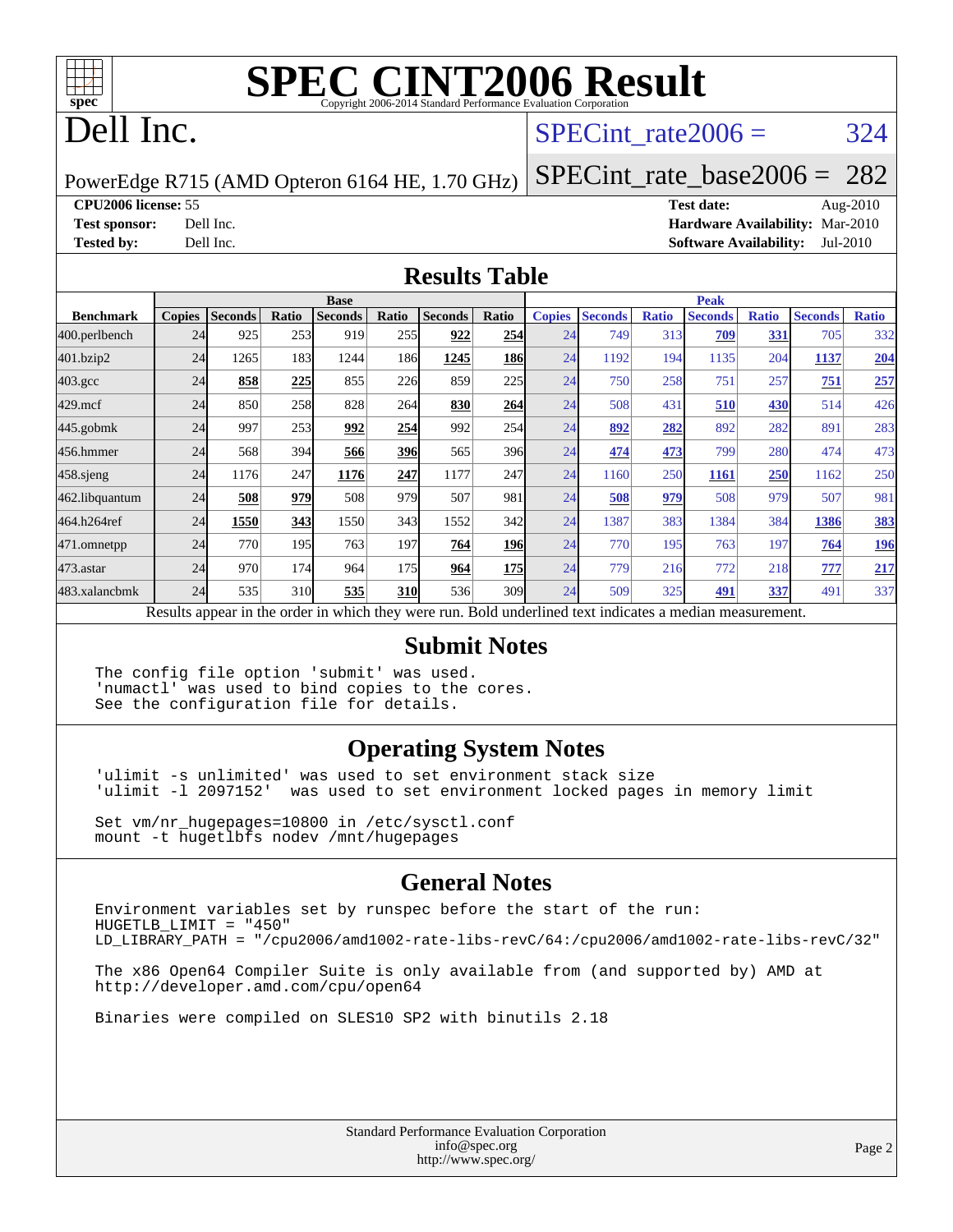

# **[SPEC CINT2006 Result](http://www.spec.org/auto/cpu2006/Docs/result-fields.html#SPECCINT2006Result)**

# Dell Inc.

SPECint rate $2006 = 324$ 

[SPECint\\_rate\\_base2006 =](http://www.spec.org/auto/cpu2006/Docs/result-fields.html#SPECintratebase2006) 282

PowerEdge R715 (AMD Opteron 6164 HE, 1.70 GHz)

**[CPU2006 license:](http://www.spec.org/auto/cpu2006/Docs/result-fields.html#CPU2006license)** 55 **[Test date:](http://www.spec.org/auto/cpu2006/Docs/result-fields.html#Testdate)** Aug-2010 **[Test sponsor:](http://www.spec.org/auto/cpu2006/Docs/result-fields.html#Testsponsor)** Dell Inc. **[Hardware Availability:](http://www.spec.org/auto/cpu2006/Docs/result-fields.html#HardwareAvailability)** Mar-2010 **[Tested by:](http://www.spec.org/auto/cpu2006/Docs/result-fields.html#Testedby)** Dell Inc. **[Software Availability:](http://www.spec.org/auto/cpu2006/Docs/result-fields.html#SoftwareAvailability)** Jul-2010

#### **[Base Compiler Invocation](http://www.spec.org/auto/cpu2006/Docs/result-fields.html#BaseCompilerInvocation)**

[C benchmarks](http://www.spec.org/auto/cpu2006/Docs/result-fields.html#Cbenchmarks): [opencc](http://www.spec.org/cpu2006/results/res2010q3/cpu2006-20100914-13265.flags.html#user_CCbase_Fopencc)

[C++ benchmarks:](http://www.spec.org/auto/cpu2006/Docs/result-fields.html#CXXbenchmarks) [openCC](http://www.spec.org/cpu2006/results/res2010q3/cpu2006-20100914-13265.flags.html#user_CXXbase_FopenCC)

#### **[Base Portability Flags](http://www.spec.org/auto/cpu2006/Docs/result-fields.html#BasePortabilityFlags)**

 400.perlbench: [-DSPEC\\_CPU\\_LP64](http://www.spec.org/cpu2006/results/res2010q3/cpu2006-20100914-13265.flags.html#b400.perlbench_basePORTABILITY_DSPEC_CPU_LP64) [-DSPEC\\_CPU\\_LINUX\\_X64](http://www.spec.org/cpu2006/results/res2010q3/cpu2006-20100914-13265.flags.html#b400.perlbench_baseCPORTABILITY_DSPEC_CPU_LINUX_X64) 401.bzip2: [-DSPEC\\_CPU\\_LP64](http://www.spec.org/cpu2006/results/res2010q3/cpu2006-20100914-13265.flags.html#suite_basePORTABILITY401_bzip2_DSPEC_CPU_LP64) 403.gcc: [-DSPEC\\_CPU\\_LP64](http://www.spec.org/cpu2006/results/res2010q3/cpu2006-20100914-13265.flags.html#suite_basePORTABILITY403_gcc_DSPEC_CPU_LP64) 429.mcf: [-DSPEC\\_CPU\\_LP64](http://www.spec.org/cpu2006/results/res2010q3/cpu2006-20100914-13265.flags.html#suite_basePORTABILITY429_mcf_DSPEC_CPU_LP64) 445.gobmk: [-DSPEC\\_CPU\\_LP64](http://www.spec.org/cpu2006/results/res2010q3/cpu2006-20100914-13265.flags.html#suite_basePORTABILITY445_gobmk_DSPEC_CPU_LP64) 456.hmmer: [-DSPEC\\_CPU\\_LP64](http://www.spec.org/cpu2006/results/res2010q3/cpu2006-20100914-13265.flags.html#suite_basePORTABILITY456_hmmer_DSPEC_CPU_LP64) 458.sjeng: [-DSPEC\\_CPU\\_LP64](http://www.spec.org/cpu2006/results/res2010q3/cpu2006-20100914-13265.flags.html#suite_basePORTABILITY458_sjeng_DSPEC_CPU_LP64) 462.libquantum: [-DSPEC\\_CPU\\_LP64](http://www.spec.org/cpu2006/results/res2010q3/cpu2006-20100914-13265.flags.html#suite_basePORTABILITY462_libquantum_DSPEC_CPU_LP64) [-DSPEC\\_CPU\\_LINUX](http://www.spec.org/cpu2006/results/res2010q3/cpu2006-20100914-13265.flags.html#b462.libquantum_baseCPORTABILITY_DSPEC_CPU_LINUX) 464.h264ref: [-DSPEC\\_CPU\\_LP64](http://www.spec.org/cpu2006/results/res2010q3/cpu2006-20100914-13265.flags.html#suite_basePORTABILITY464_h264ref_DSPEC_CPU_LP64) 483.xalancbmk: [-DSPEC\\_CPU\\_LINUX](http://www.spec.org/cpu2006/results/res2010q3/cpu2006-20100914-13265.flags.html#b483.xalancbmk_baseCXXPORTABILITY_DSPEC_CPU_LINUX)

#### **[Base Optimization Flags](http://www.spec.org/auto/cpu2006/Docs/result-fields.html#BaseOptimizationFlags)**

[C benchmarks](http://www.spec.org/auto/cpu2006/Docs/result-fields.html#Cbenchmarks):

[-march=barcelona](http://www.spec.org/cpu2006/results/res2010q3/cpu2006-20100914-13265.flags.html#user_CCbase_F-march_8ea39521cada96f307a04d0b8b9c6ffb) [-mso](http://www.spec.org/cpu2006/results/res2010q3/cpu2006-20100914-13265.flags.html#user_CCbase_F-mso) [-Ofast](http://www.spec.org/cpu2006/results/res2010q3/cpu2006-20100914-13265.flags.html#user_CCbase_F-Ofast) [-CG:local\\_sched\\_alg=1](http://www.spec.org/cpu2006/results/res2010q3/cpu2006-20100914-13265.flags.html#user_CCbase_F-CG:local_sched_alg_2175ca61f1a2717f1ec57b14995b9e7a) [-INLINE:aggressive=on](http://www.spec.org/cpu2006/results/res2010q3/cpu2006-20100914-13265.flags.html#user_CCbase_F-INLINE:aggressive_e14807c0a1e56a6a83cb25ab07c7ae8a) [-IPA:plimit=8000](http://www.spec.org/cpu2006/results/res2010q3/cpu2006-20100914-13265.flags.html#user_CCbase_F-IPA:plimit_92cba83f3d47f09c7d5368fda93ddbd7) [-IPA:small\\_pu=100](http://www.spec.org/cpu2006/results/res2010q3/cpu2006-20100914-13265.flags.html#user_CCbase_F-IPA:small_pu_900a09767c6929d55c26ea3d32399996) [-HP:bdt=2m:heap=2m](http://www.spec.org/cpu2006/results/res2010q3/cpu2006-20100914-13265.flags.html#user_CCbase_F-HUGEPAGE_855e97383b49831f390a2af16fe7202f)

[C++ benchmarks:](http://www.spec.org/auto/cpu2006/Docs/result-fields.html#CXXbenchmarks)

[-march=barcelona](http://www.spec.org/cpu2006/results/res2010q3/cpu2006-20100914-13265.flags.html#user_CXXbase_F-march_8ea39521cada96f307a04d0b8b9c6ffb) [-mso](http://www.spec.org/cpu2006/results/res2010q3/cpu2006-20100914-13265.flags.html#user_CXXbase_F-mso) [-Ofast](http://www.spec.org/cpu2006/results/res2010q3/cpu2006-20100914-13265.flags.html#user_CXXbase_F-Ofast) [-m32](http://www.spec.org/cpu2006/results/res2010q3/cpu2006-20100914-13265.flags.html#user_CXXbase_F-m32) [-INLINE:aggressive=on](http://www.spec.org/cpu2006/results/res2010q3/cpu2006-20100914-13265.flags.html#user_CXXbase_F-INLINE:aggressive_e14807c0a1e56a6a83cb25ab07c7ae8a) [-CG:cmp\\_peep=on](http://www.spec.org/cpu2006/results/res2010q3/cpu2006-20100914-13265.flags.html#user_CXXbase_F-CG:cmp_peep_ab90c979e95bee1f1f617a32622424ed) [-L/root/work/libraries/SmartHeap-8.1/lib -lsmartheap](http://www.spec.org/cpu2006/results/res2010q3/cpu2006-20100914-13265.flags.html#user_CXXbase_F-L_lib_directory_lsmartheap_9ab549d8336b8b0ffe7b94e3ae706265)

### **[Peak Compiler Invocation](http://www.spec.org/auto/cpu2006/Docs/result-fields.html#PeakCompilerInvocation)**

[C benchmarks](http://www.spec.org/auto/cpu2006/Docs/result-fields.html#Cbenchmarks): [opencc](http://www.spec.org/cpu2006/results/res2010q3/cpu2006-20100914-13265.flags.html#user_CCpeak_Fopencc)

[C++ benchmarks:](http://www.spec.org/auto/cpu2006/Docs/result-fields.html#CXXbenchmarks) [openCC](http://www.spec.org/cpu2006/results/res2010q3/cpu2006-20100914-13265.flags.html#user_CXXpeak_FopenCC)

### **[Peak Portability Flags](http://www.spec.org/auto/cpu2006/Docs/result-fields.html#PeakPortabilityFlags)**

400.perlbench: [-DSPEC\\_CPU\\_LP64](http://www.spec.org/cpu2006/results/res2010q3/cpu2006-20100914-13265.flags.html#b400.perlbench_peakPORTABILITY_DSPEC_CPU_LP64) [-DSPEC\\_CPU\\_LINUX\\_X64](http://www.spec.org/cpu2006/results/res2010q3/cpu2006-20100914-13265.flags.html#b400.perlbench_peakCPORTABILITY_DSPEC_CPU_LINUX_X64)

Continued on next page

Standard Performance Evaluation Corporation [info@spec.org](mailto:info@spec.org) <http://www.spec.org/>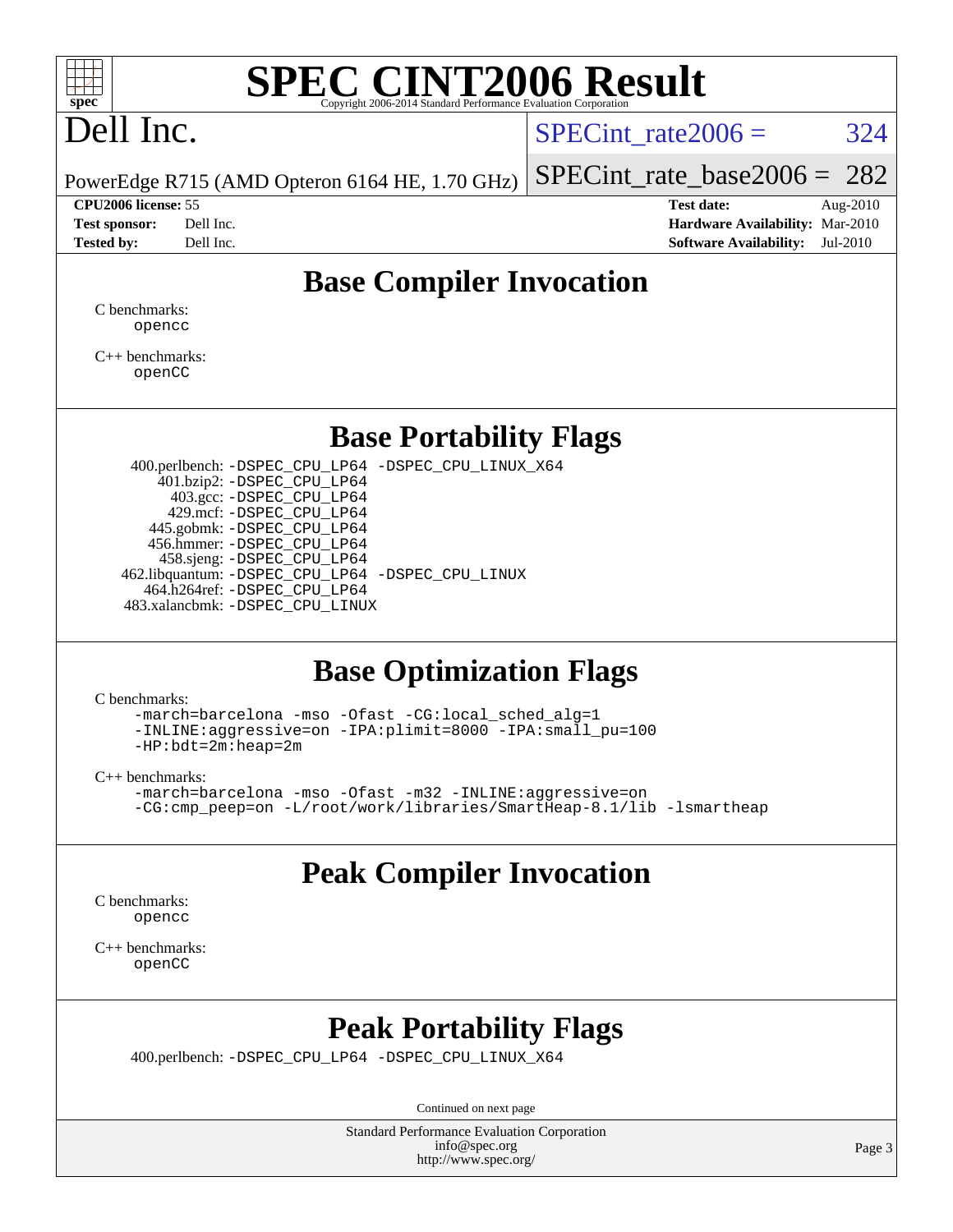

# **[SPEC CINT2006 Result](http://www.spec.org/auto/cpu2006/Docs/result-fields.html#SPECCINT2006Result)**

## Dell Inc.

SPECint rate $2006 = 324$ 

PowerEdge R715 (AMD Opteron 6164 HE, 1.70 GHz)

[SPECint\\_rate\\_base2006 =](http://www.spec.org/auto/cpu2006/Docs/result-fields.html#SPECintratebase2006) 282

**[CPU2006 license:](http://www.spec.org/auto/cpu2006/Docs/result-fields.html#CPU2006license)** 55 **[Test date:](http://www.spec.org/auto/cpu2006/Docs/result-fields.html#Testdate)** Aug-2010 **[Test sponsor:](http://www.spec.org/auto/cpu2006/Docs/result-fields.html#Testsponsor)** Dell Inc. **[Hardware Availability:](http://www.spec.org/auto/cpu2006/Docs/result-fields.html#HardwareAvailability)** Mar-2010 **[Tested by:](http://www.spec.org/auto/cpu2006/Docs/result-fields.html#Testedby)** Dell Inc. **[Software Availability:](http://www.spec.org/auto/cpu2006/Docs/result-fields.html#SoftwareAvailability)** Jul-2010

## **[Peak Portability Flags \(Continued\)](http://www.spec.org/auto/cpu2006/Docs/result-fields.html#PeakPortabilityFlags)**

 401.bzip2: [-DSPEC\\_CPU\\_LP64](http://www.spec.org/cpu2006/results/res2010q3/cpu2006-20100914-13265.flags.html#suite_peakPORTABILITY401_bzip2_DSPEC_CPU_LP64) 445.gobmk: [-DSPEC\\_CPU\\_LP64](http://www.spec.org/cpu2006/results/res2010q3/cpu2006-20100914-13265.flags.html#suite_peakPORTABILITY445_gobmk_DSPEC_CPU_LP64) 456.hmmer: [-DSPEC\\_CPU\\_LP64](http://www.spec.org/cpu2006/results/res2010q3/cpu2006-20100914-13265.flags.html#suite_peakPORTABILITY456_hmmer_DSPEC_CPU_LP64) 458.sjeng: [-DSPEC\\_CPU\\_LP64](http://www.spec.org/cpu2006/results/res2010q3/cpu2006-20100914-13265.flags.html#suite_peakPORTABILITY458_sjeng_DSPEC_CPU_LP64) 462.libquantum: [-DSPEC\\_CPU\\_LP64](http://www.spec.org/cpu2006/results/res2010q3/cpu2006-20100914-13265.flags.html#suite_peakPORTABILITY462_libquantum_DSPEC_CPU_LP64) [-DSPEC\\_CPU\\_LINUX](http://www.spec.org/cpu2006/results/res2010q3/cpu2006-20100914-13265.flags.html#b462.libquantum_peakCPORTABILITY_DSPEC_CPU_LINUX) 464.h264ref: [-DSPEC\\_CPU\\_LP64](http://www.spec.org/cpu2006/results/res2010q3/cpu2006-20100914-13265.flags.html#suite_peakPORTABILITY464_h264ref_DSPEC_CPU_LP64) 483.xalancbmk: [-DSPEC\\_CPU\\_LINUX](http://www.spec.org/cpu2006/results/res2010q3/cpu2006-20100914-13265.flags.html#b483.xalancbmk_peakCXXPORTABILITY_DSPEC_CPU_LINUX)

#### **[Peak Optimization Flags](http://www.spec.org/auto/cpu2006/Docs/result-fields.html#PeakOptimizationFlags)**

[C benchmarks](http://www.spec.org/auto/cpu2006/Docs/result-fields.html#Cbenchmarks):

```
 400.perlbench: -march=barcelona -mso -fb_create fbdata(pass 1)
         -fb_opt fbdata(pass 2) -Ofast -IPA:plimit=20000 -LNO:opt=0
         -OPT:unroll_times_max=8 -OPT:unroll_size=256
         -OPT:unroll_level=2 -OPT:keep_ext=on -WOPT:if_conv=0
         -CG:local_sched_alg=1 -CG:unroll_fb_req=on
         -HP:bdt=2m:heap=2m
  401.bzip2: -march=barcelona -mso -fb_create fbdata(pass 1)
         -fb_opt fbdata(pass 2) -O3 -OPT:alias=disjoint
         -OPT:goto=off -CG:local_sched_alg=1 -HP:bdt=2m:heap=2m
   403.gcc: -march=barcelona -mso -fb_create fbdata(pass 1)
         -fb_opt fbdata(pass 2) -Ofast -LNO:trip_count=256
         -LNO:prefetch_ahead=10 -CG:cmp_peep=on -m32
         -HP:bdt=2m:heap=2m -GRA:unspill=on -IPA:small_pu=200
   429.mcf: -march=barcelona -mso -O3 -ipa -INLINE:aggressive=on
         -CG:gcm=off -GRA:prioritize_by_density=on -m32
        -HP:bdt=2m:heap=2m
445.gobmk: -march=barcelona -mso -fb_create fbdata(pass 1)
         -fb_opt fbdata(pass 2) -O3 -OPT:alias=restrict
         -OPT:unroll_times_max=8 -OPT:unroll_size=256
         -OPT:unroll_level=2 -OPT:keep_ext=on -ipa -IPA:plimit=750
         -IPA:min_hotness=300-IPA:pu_reorder=1-LNO:prefetch=1
         -LNO:ignore_feedback=off -CG:p2align=on
         -CG:unroll_fb_req=on -HP:bdt=2m:heap=2m
456.hmmer: -march=barcelona -mso -fb_create fbdata(pass 1)
         -fb_opt fbdata(pass 2) -Ofast -LNO:prefetch=0
         -OPT:alias=disjoint -OPT:unroll_times_max=8
         -OPT:unroll_size=256 -OPT:unroll_level=2 -OPT:keep_ext=on
         -CG:local_sched_alg=1 -CG:cflow=0
         -CG:push_pop_int_saved_regs=off -CG:cmp_peep=on
         -HP:bdt=2m:heap=2m
                              Continued on next page
```
Standard Performance Evaluation Corporation [info@spec.org](mailto:info@spec.org) <http://www.spec.org/>